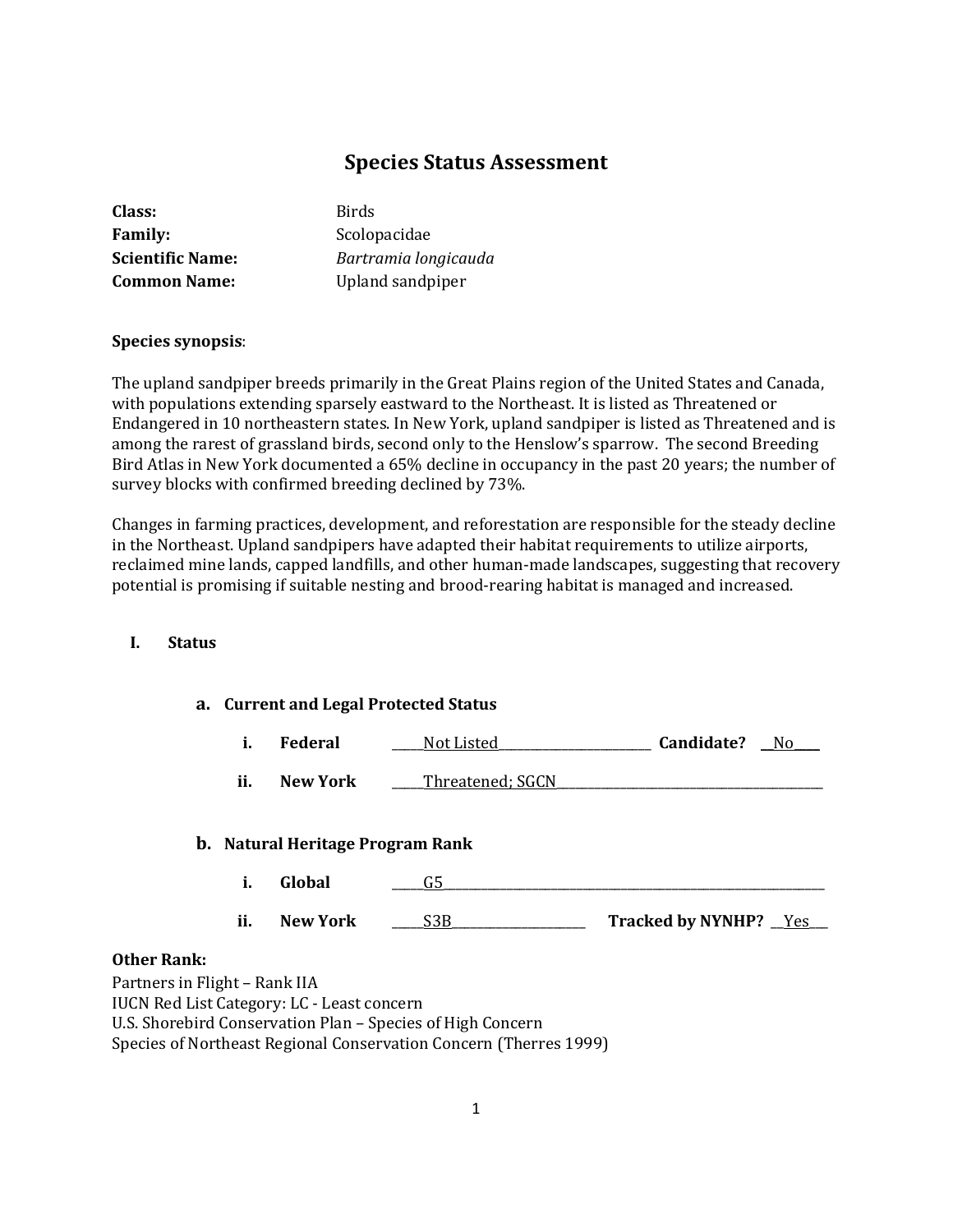#### **Status Discussion:**

In New York the upland sandpiper is a widespread but uncommon breeder. It is a rare to fairly common migrant, especially inland in the fall. Upland sandpiper is ranked as Critically Imperiled in Massachusetts, Connecticut, New Jersey, and Pennsylvania. It is ranked as Imperiled in Vermont, and Vulnerable in Quebec and New York.

# **II. Abundance and Distribution Trends**

- **a. North America**
	- **i. Abundance \_\_\_\_\_ declining** \_\_X\_\_ **increasing \_\_\_\_\_stable \_\_\_\_\_unknown**
	- **ii. Distribution:**
	- **\_\_\_\_\_ declining \_\_\_\_\_increasing \_\_\_\_\_stable** \_\_X\_\_ **unknown**

**Time frame considered: \_\_\_**1966-2010 and 2000-2010**\_\_\_\_\_\_\_\_\_\_\_\_\_\_\_\_\_\_\_\_\_\_\_**

### **b. Regional**

**i. Abundance** \_\_X\_\_ **declining \_\_\_\_\_increasing \_\_\_\_\_stable \_\_\_\_\_unknown ii. Distribution: \_\_\_\_\_ declining \_\_\_\_\_increasing \_\_\_\_\_stable** \_\_X\_\_ **unknown Regional Unit Considered: \_\_\_**Lower Great Lakes/St. Lawrence Plains**\_\_\_\_\_\_\_ Time Frame Considered: \_\_\_\_\_**1966-2010 and 2000-2010**\_\_\_\_\_\_\_\_\_\_\_\_\_\_\_\_\_\_\_\_\_**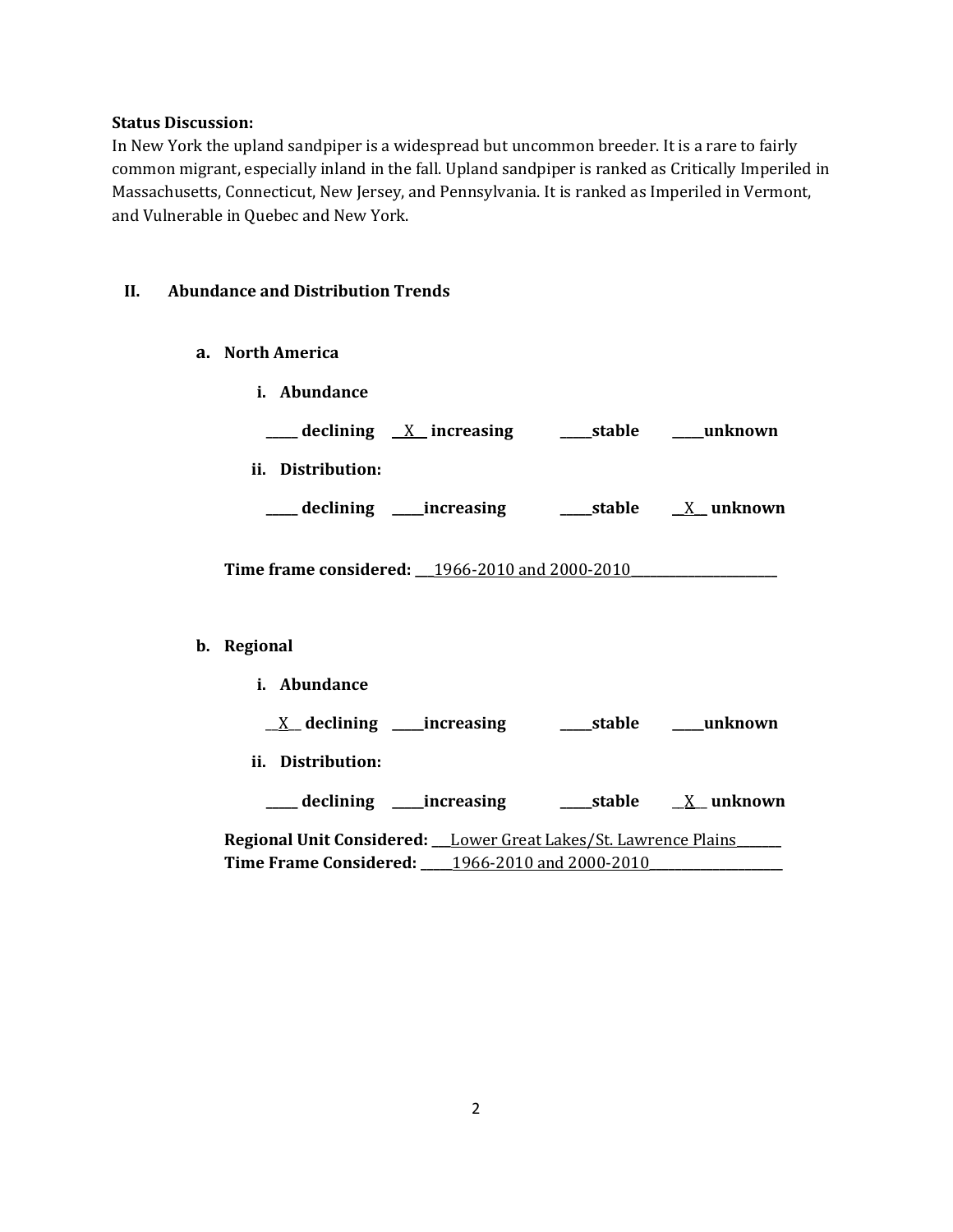**c. Adjacent States and Provinces**

| <b>CONNECTICUT</b>                                                 |                                                           |                  |
|--------------------------------------------------------------------|-----------------------------------------------------------|------------------|
| i. Abundance<br>ii. Distribution:                                  |                                                           |                  |
|                                                                    | ___ declining ____increasing ______stable ___ X__unknown  |                  |
| Time frame considered: Rare: currently 8 pairs                     |                                                           |                  |
|                                                                    |                                                           |                  |
| i. Abundance                                                       |                                                           |                  |
| ii. Distribution:                                                  | ___ declining ____increasing ______stable ___ X__ unknown |                  |
|                                                                    |                                                           |                  |
| Time frame considered: __Rare: 14 occurrences since 1980           |                                                           |                  |
|                                                                    |                                                           |                  |
| NEW JERSEY Not Present __________ No data ______                   |                                                           |                  |
| i. Abundance                                                       |                                                           |                  |
|                                                                    |                                                           |                  |
| ii. Distribution:                                                  |                                                           |                  |
|                                                                    |                                                           |                  |
| Time frame considered: ____ 1970-87 active sites fell from 26 to 4 |                                                           |                  |
|                                                                    |                                                           | SGCN? <u>Yes</u> |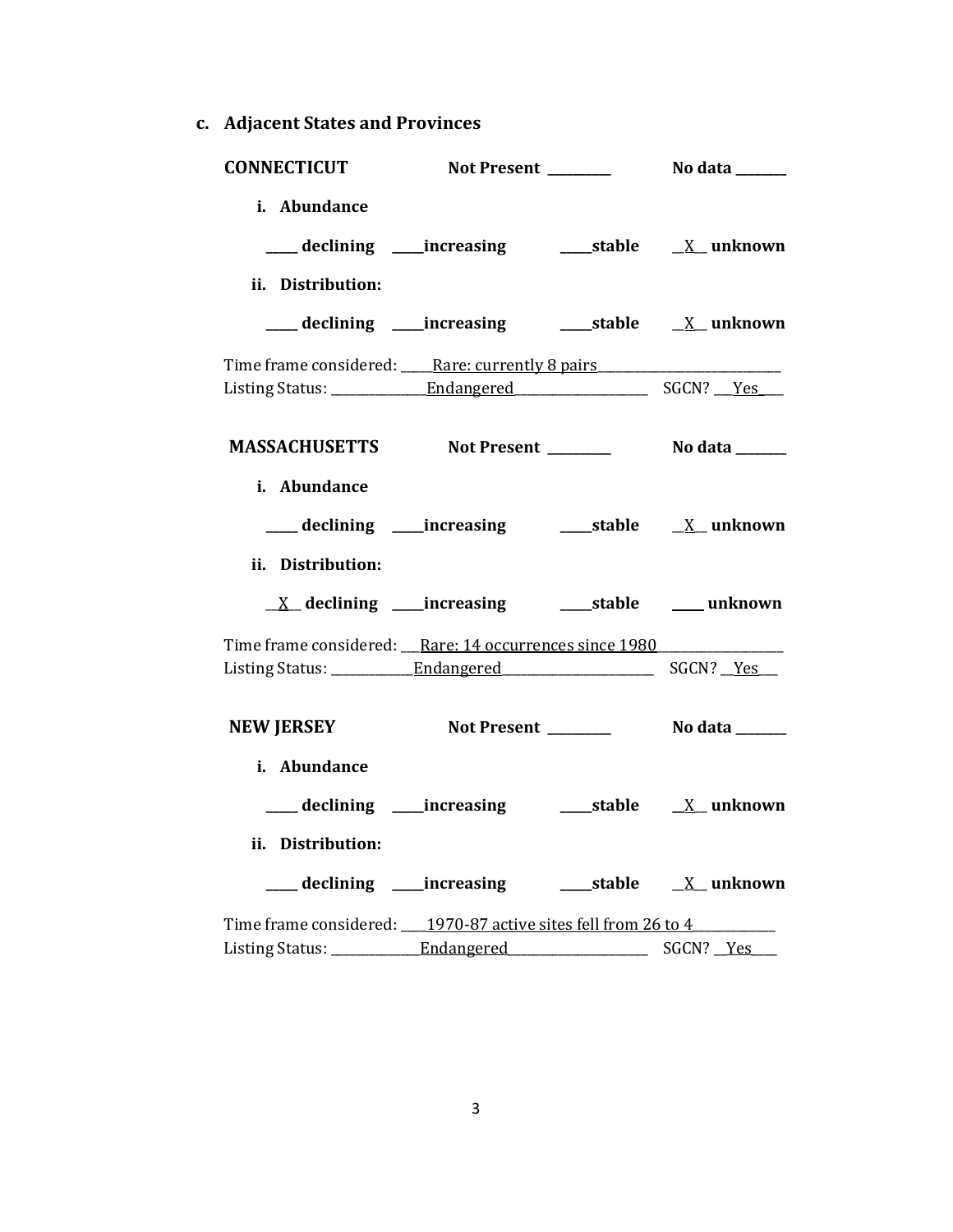| <b>ONTARIO</b>                                                          |                                                                         |                |
|-------------------------------------------------------------------------|-------------------------------------------------------------------------|----------------|
| i. Abundance                                                            |                                                                         |                |
|                                                                         | <u>X</u> declining ____increasing ______stable ____unknown              |                |
| ii. Distribution:                                                       |                                                                         |                |
|                                                                         |                                                                         |                |
| Time frame considered: 1981-85 to 2001-05                               |                                                                         |                |
|                                                                         |                                                                         |                |
| PENNSYLVANIA Not Present ________ No data _____                         |                                                                         |                |
| i. Abundance                                                            | $\underline{X}$ declining ____increasing __________stable ______unknown |                |
|                                                                         |                                                                         |                |
| ii. Distribution:                                                       |                                                                         |                |
|                                                                         | <u>X</u> declining ____increasing ______stable ____unknown              |                |
| Time frame considered: Severe abundance decline from 1984-89 to 2004-08 |                                                                         |                |
|                                                                         |                                                                         |                |
| <b>QUEBEC</b>                                                           | Not Present _______                                                     | No data ______ |
| i. Abundance                                                            |                                                                         |                |
|                                                                         | <u>X</u> declining ____increasing ______stable ____unknown              |                |
| ii. Distribution:                                                       |                                                                         |                |
|                                                                         |                                                                         |                |
|                                                                         |                                                                         |                |
| Time frame considered: 1984-89 to 2012                                  |                                                                         |                |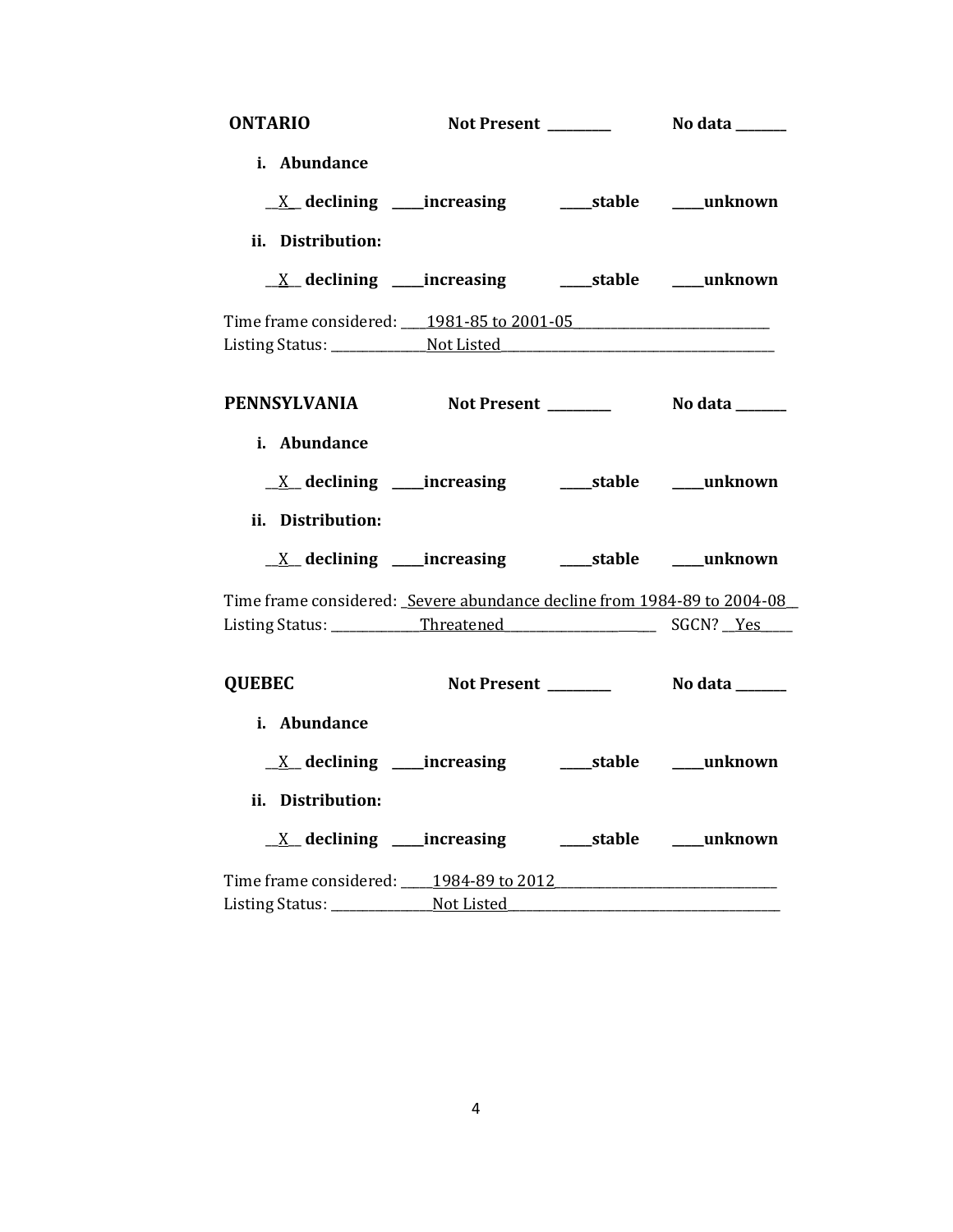| <b>VERMONT</b>                                                          |  |                                   |
|-------------------------------------------------------------------------|--|-----------------------------------|
| i. Abundance                                                            |  |                                   |
|                                                                         |  |                                   |
| ii. Distribution:                                                       |  |                                   |
| $\underline{X}$ declining ____increasing __________stable ______unknown |  |                                   |
| Time frame considered: 1976-81 to 2003-07                               |  |                                   |
|                                                                         |  |                                   |
| d. NEW YORK                                                             |  | No data $\_\_\_\_\_\_\_\_\_\_\_\$ |
| i. Abundance                                                            |  |                                   |
|                                                                         |  |                                   |
| ii. Distribution:                                                       |  |                                   |
| $\underline{X}$ declining ____increasing __________stable ______unknown |  |                                   |
| Time frame considered: Severe Decline from 1980-85 to 2000-05           |  |                                   |

### **Monitoring in New York.**

New York's Landowner Incentive Program (LIP) monitors grassland birds at eight Grassland Focus Areas in the state. Upland sandpiper is one of the focal species in point counts that are conducted annually. In 2005, Audubon NY conducted grassland bird surveys within the New York grassland bird focus areas to help identify target species for each focus area. As a follow up to these surveys, in 2006 NYSDEC did targeted surveys for species that were not well represented in the 2005 survey. Upland sandpiper was one of the primary species targeted during both of these survey efforts.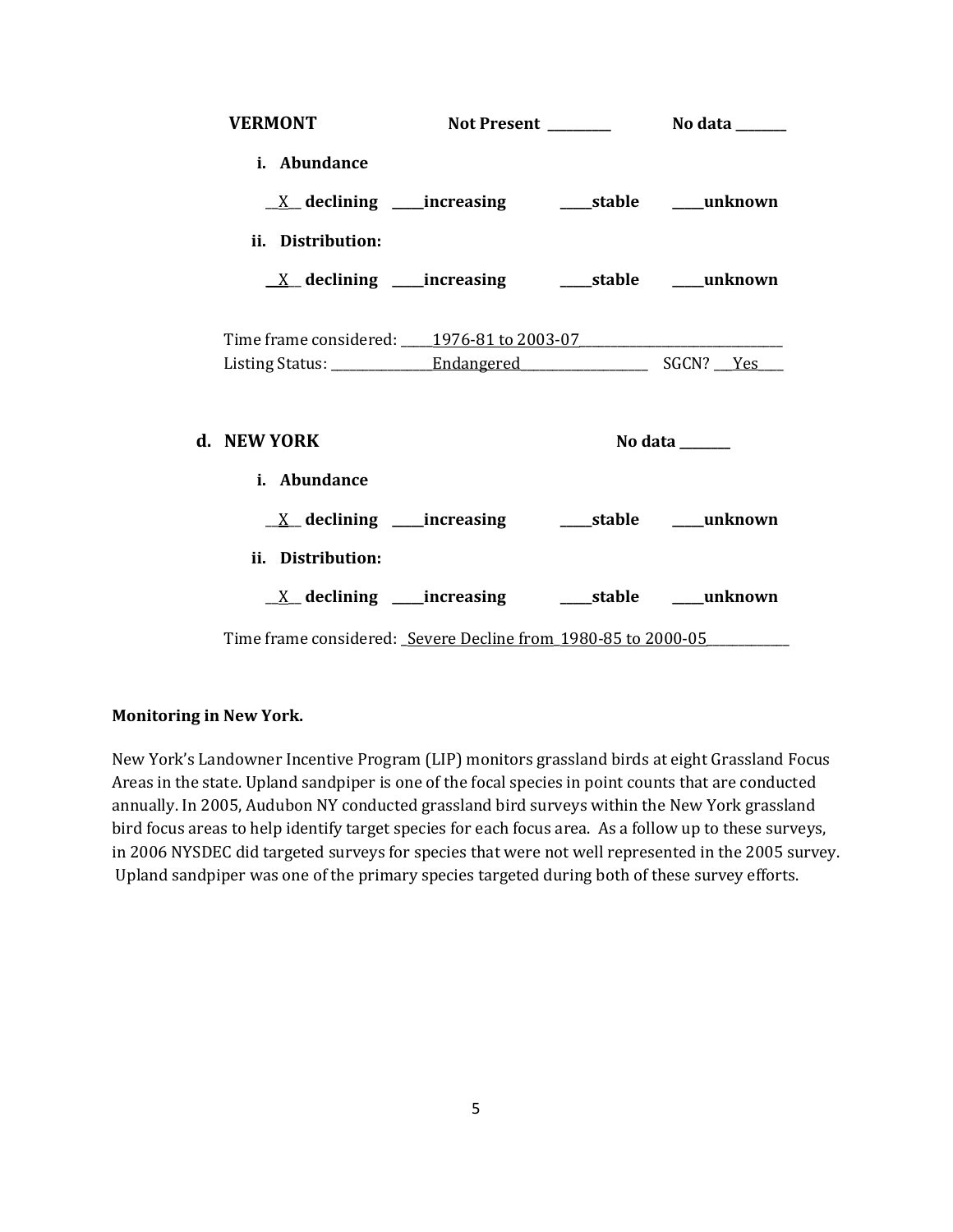### **Trends Discussion:**

Upland sandpiper was hunted extensively before the passage of the Migratory Bird Treaty Act in 1918. From 1870 to 1890, between 50,000 and 60,000 birds were shipped annually by train from Nebraska (Dinsmore 1994).

As an obligate grassland species, the upland sandpiper has declined in the Northeast and in New York over the past 50 years as habitat has been lost to reforestation. Breeding Bird Survey data for New York show a declining long-term (1966-2010) and short-term (2000-2010) trend of -5.3% per year; while both trends are significant, caution is advised due to low relative abundance.

The second Breeding Bird Atlas documented a -65% decline in occupancy from 1980-85 to 2000- 05; the number of blocks in which breeding was confirmed declined by -73%

In North America, Breeding Bird Survey data show a significant long-term increase of 0.5% per year from 1966 to 2010, and a non-significant short-term increase of 1.2% per year from 2000 to 2010. In the Lower Great Lakes/St. Lawrence Plain BCR, the BBS trend is significantly declining at -2.9% per year for 1966 to 2010 and at -3.4% per year from 2000 to 2010.



**Figure 1**. Range of the upland sandpiper in North America (Birds of North America Online 2013).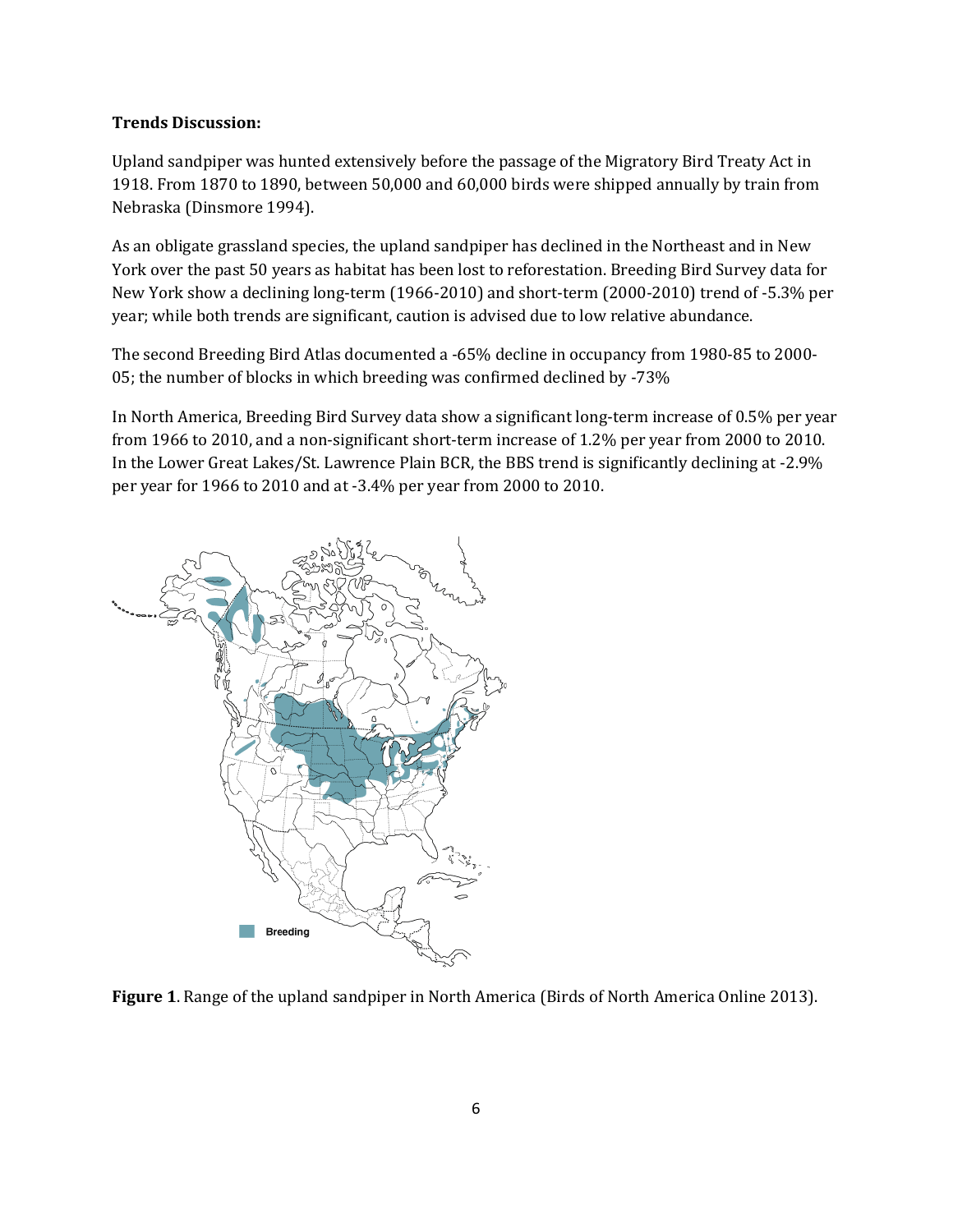

**Figure 2**. Upland sandpiper occurrence in New York State during the second Breeding Bird Atlas (McGowan and Corwin 2008).



**Figure 3**. Change in upland sandpiper occurrence in New York State between the first Breeding Bird Atlas and the second Breeding Bird Atlas (McGowan and Corwin 2008).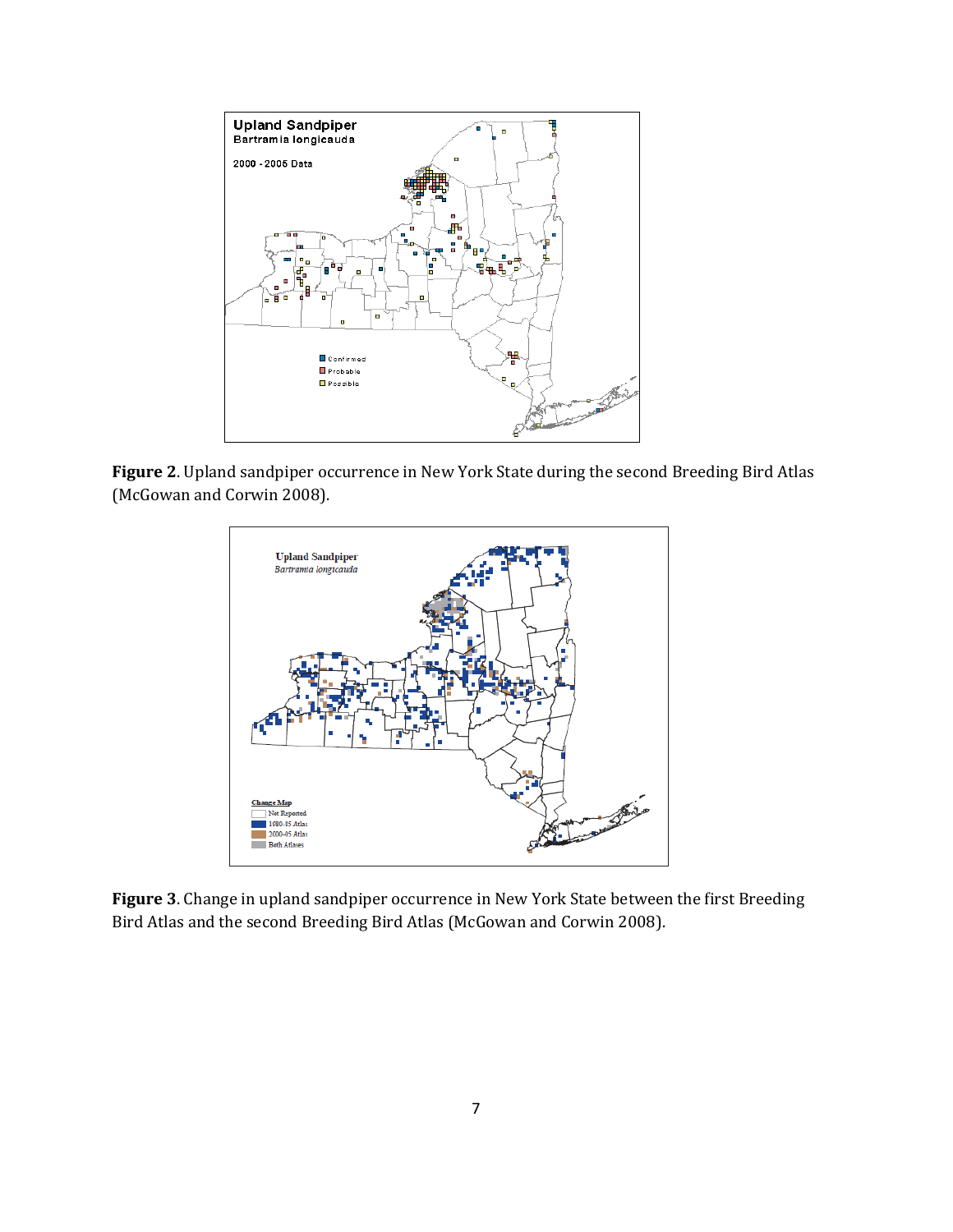

**Figure 4**. Conservation status of the upland sandpiper in North America (NatureServe 2012).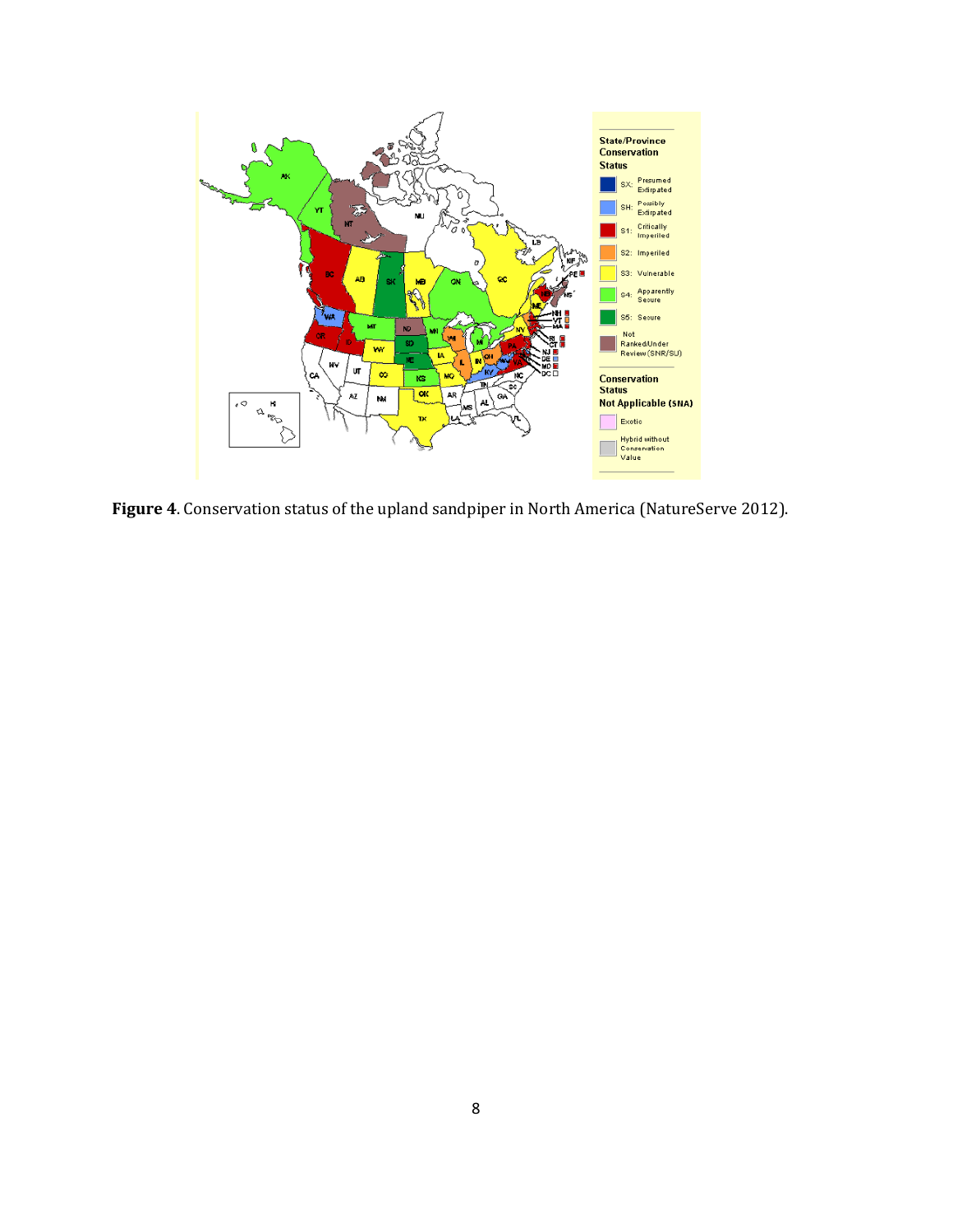## **III. New York Rarity, if known:**

| <b>Historic</b> | # of Animals | # of Locations | % of State |
|-----------------|--------------|----------------|------------|
| prior to 1970   |              |                |            |
| prior to 1980   |              |                |            |
| prior to 1990   |              | 476 blocks     |            |

#### **Details of historic occurrence:**

Bull (1974) noted upland sandpiper as declining, but still locally common in agricultural areas, despite its disappearance from Long Island. The first Breeding Bird Atlas (1980-85) documented occupancy in 476 survey blocks statewide (9%), with confirmed breeding in 129 blocks.

| Current | # of Animals | # of Locations | % of State |
|---------|--------------|----------------|------------|
|         |              | 165 blocks     | 20/        |

# **Details of current occurrence:**

The second Breeding Bird Atlas (2000-05) documented occupancy in 165 survey blocks statewide (3%), a decline of 65%. Breeding was confirmed in 38 blocks, a decline of 73%.

### **New York's Contribution to Species North American Range:**

| % of NA Range in New York | <b>Classification of New York Range</b> |
|---------------------------|-----------------------------------------|
| $-0.5\%$                  | Core                                    |
| $X = 6-10%$               | $X$ Peripheral                          |
| $11-25%$                  | ___ Disjunct                            |
| $-26 - 50%$               | Distance to core population:            |
| $-250%$                   |                                         |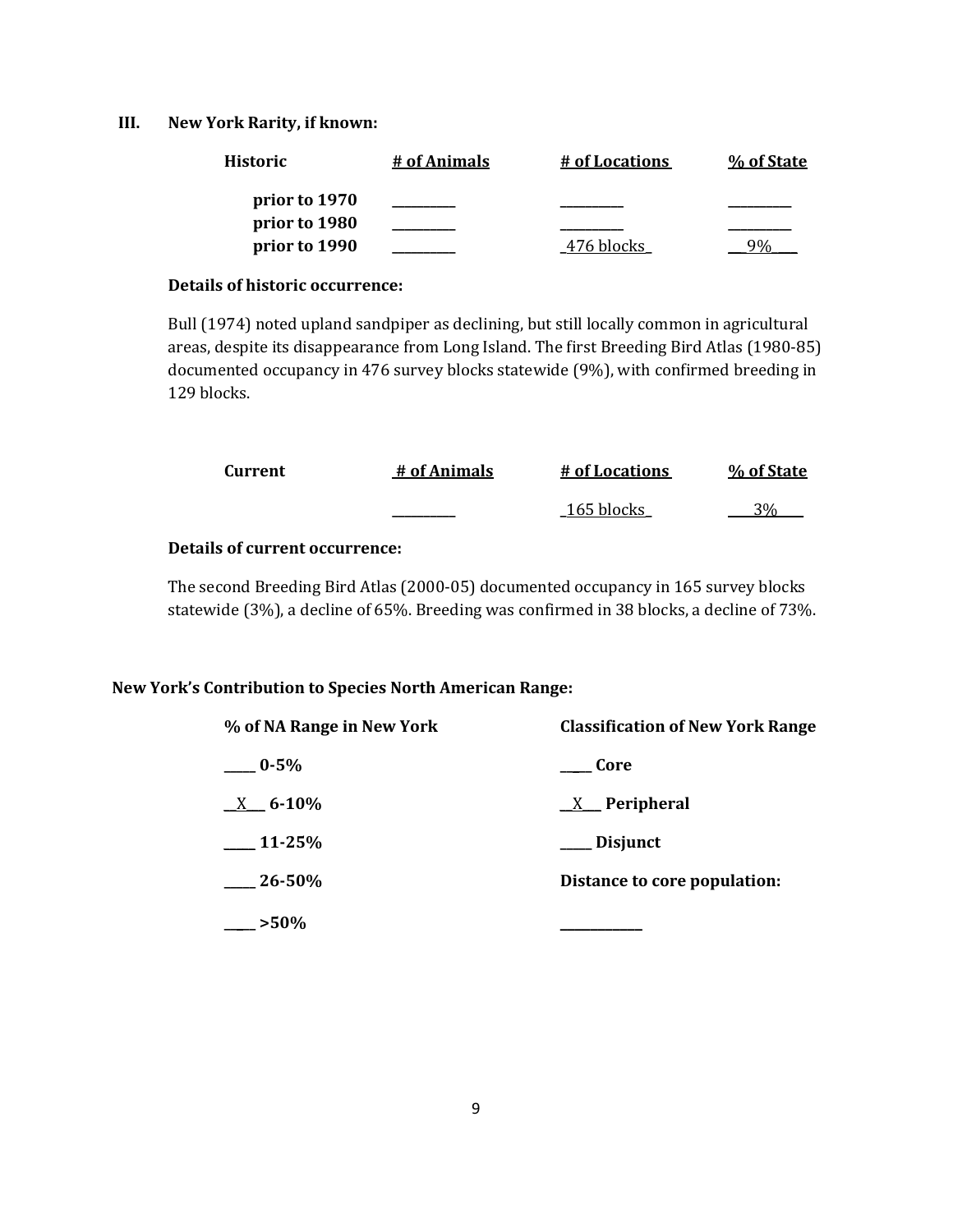# **IV. Primary Habitat or Community Type:**

- 1. Pasture/Hay
- 2. Urban and Recreational Grasses
- 3. Native Barrens and Savanna
- 4. Old Field Managed Grasslands

# **Habitat or Community Type Trend in New York:**

| $\underline{X}$ Declining  | <b>Stable</b> | <b>Increasing</b> | Unknown |
|----------------------------|---------------|-------------------|---------|
|                            |               |                   |         |
| <b>Habitat Specialist?</b> |               | X Yes             | No      |
| <b>Indicator Species?</b>  |               | X Yes             | No      |

# **Habitat Discussion:**

The upland sandpiper is a grassland bird. Optimal breeding habitat contains a mixture of short grass areas for feeding and courtship, interspersed with taller grasses and forbs for nesting and brood cover. Vegetation height at the time of spring arrival should be 15-20cm (see NatureServe 2012). Other important habitat characteristics include fence posts, large expanses of open areas, little forest, and little topography (White 1983). Upland sandpipers are area-sensitive, preferring grasslands larger than 25 to 40 acres in size (Smith and Smith 1992).

In New York, breeding occurs in agricultural areas including old pastures and hayfields (Bull 1974). In most areas of New York where upland sandpiper is persisting there are a number of Amish families whose farming techniques remain less intensive. Upland sandpipers can also be found in mowed areas adjacent to airport runways and highways. Airfields appear to be an especially hopeful avenue for providing upland sandpiper habitat.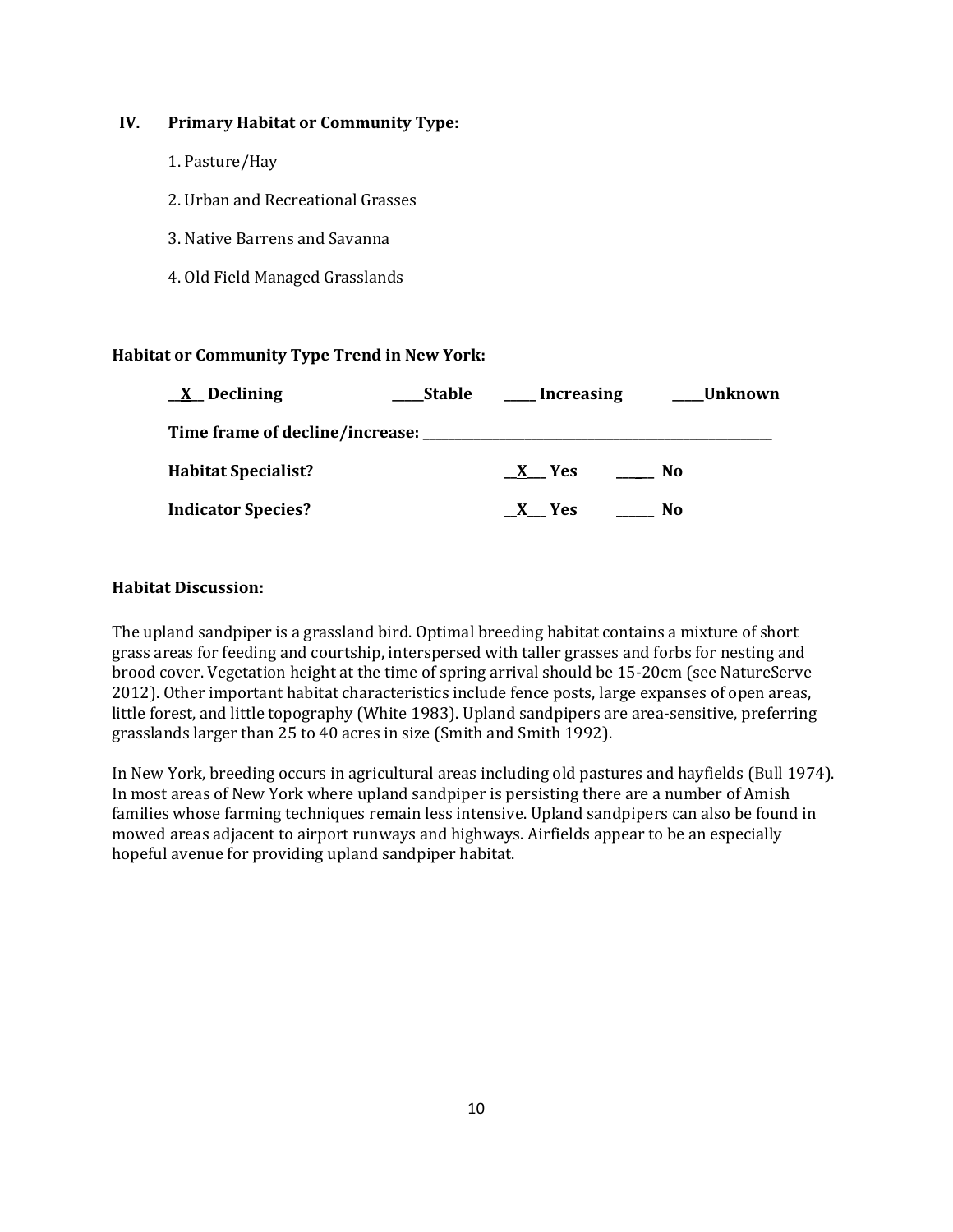- **V. New York Species Demographics and Life History**
	- **\_\_X\_\_ Breeder in New York**
		- **\_\_X\_\_ Summer Resident**
		- **\_\_\_\_\_ Winter Resident**
		- **\_\_\_\_\_ Anadromous**

**\_\_\_\_\_ Non-breeder in New York**

- **\_\_\_\_\_ Summer Resident**
- **\_\_\_\_\_ Winter Resident**
- **\_\_\_\_\_ Catadromous**
- **\_\_\_\_\_ Migratory only**
- **\_\_\_\_\_Unknown**

# **Species Demographics and Life History Discussion:**

The age at first breeding and intervals between breeding events are not known. Reproductive success appears to be higher than other ground-nesting shorebirds. There are few data on survival. The two longest survivors among banding recoveries were five years (Clapp et al. 1982), and 8 years, 11 months (Houston et al. 1999). One brood is reared per season. There are no data on lifetime reproductive success. Data on reproductive success are sparse; mortality of flightless young is relatively high, but difficult to measure because young hide and are rarely seen.

In Kansas, from 2002 through 2005, Mong and Sandercock (2007) radio-marked 184 upland sandpipers, and color-banded an additional 138 birds. Annual return rates ranged from 20-50% over the study period.

# **VI. Threats:**

The greatest threat to upland sandpipers is the loss of suitable habitat. This species is areasensitive, requiring large expanses of grasslands, therefore fragmentation of habitat, as well as outright habitat loss, is a significant threat.

Declines are associated with plowing of natural grasslands (Houston and Bowen 2001). At present, loss, degradation, and fragmentation of habitat due to increased urbanization, changes in farming practices and natural forest succession pose the most serious threats to populations. Frequent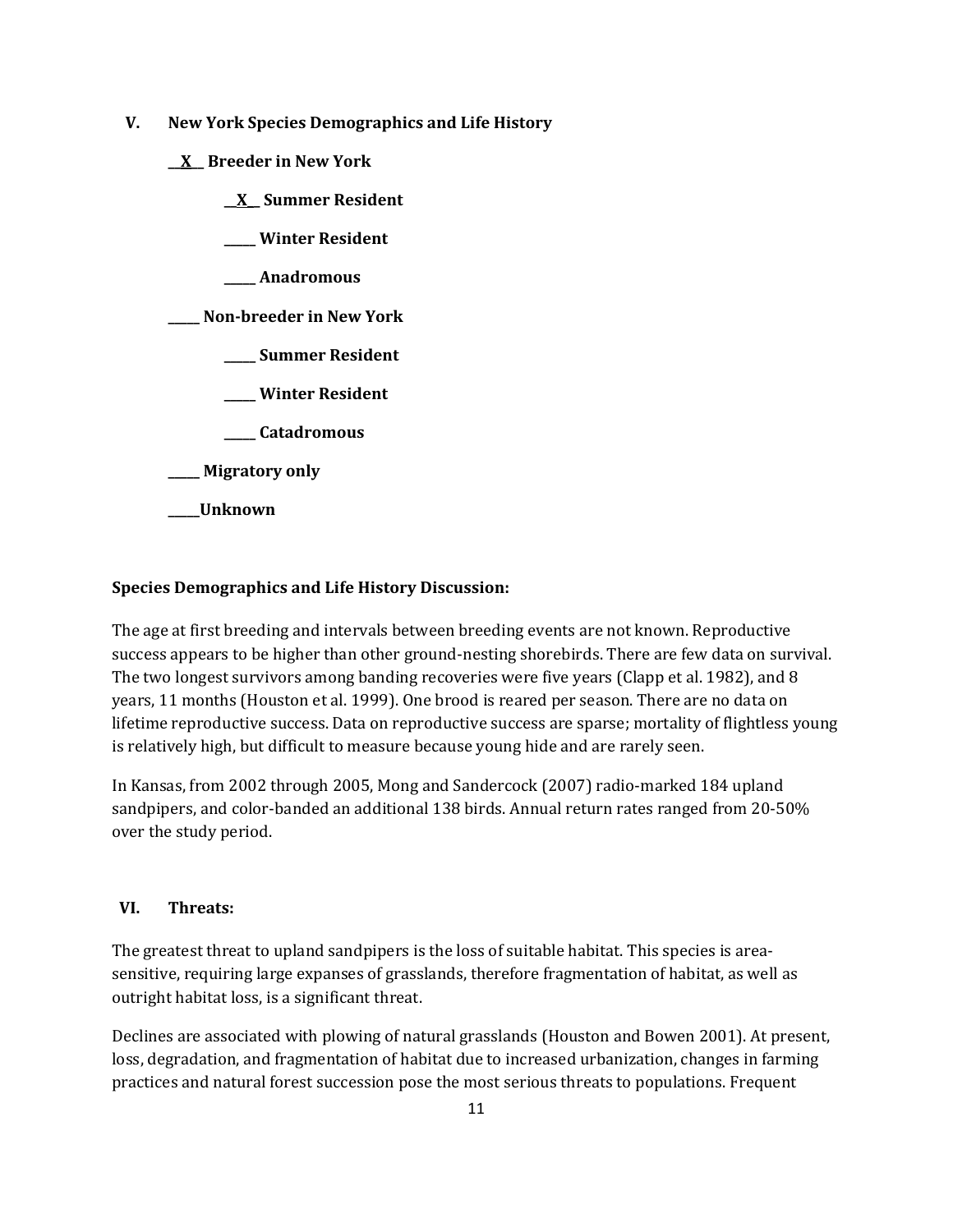disturbance of pastures and hayfields (cut too often to allow breeding) is a problem in some areas. Extensive row-cropping and early crop-cutting probably pose threats to breeders (Byrd and Johnston 1991).

A study led by a Canadian toxicologist identified acutely toxic pesticides as the most likely leading cause of the widespread decline in grassland bird numbers in the United States. The 23-year assessment, which looked at five other causes of grassland bird decline besides lethal pesticide risk, including change in cropped pasture such as hay or alfalfa production, farming intensity or the proportion of agricultural land that is actively cropped, herbicide use, overall insecticide use, and change in permanent pasture and rangeland, concluded that lethal pesticides were nearly four times more likely to be associated with population declines than the next most likely contributor, changes in cropped pasture (Mineau and Whiteside 2013).

In an assessment of vulnerability to predicted climate change conducted by the New York Natural Heritage Program, upland sandpiper was identified as a second-priority species whose sensitivity should be assessed in the future (Schlesinger et al. 2011).

# **Are there regulatory mechanisms that protect the species or its habitat in New York?**

**\_\_\_\_\_\_ No \_\_\_\_\_ Unknown \_\_X\_\_\_ Yes** 

The upland sandpiper is listed as a threatened species in New York and is protected by Environmental Conservation Law (ECL) section 11-0535 and the New York Code of Rules and Regulations (6 NYCRR Part 182). A permit is required for any proposed project that may result in a take of a species listed as Threatened or Endangered, including, but not limited to, actions that may kill or harm individual animals or result in the adverse modification, degradation or destruction of habitat occupied by the listed species. Upland sandpiper is also protected under the Migratory Bird Treaty Act.

# **Describe knowledge of management/conservation actions that are needed for recovery/conservation, or to eliminate, minimize, or compensate for the identified threats:**

The population goal of the U.S. Shorebird Conservation Plan (Brown et al. 2001) is to increase the number of individuals to 470,000, a return to calculated 1980s numbers.

Grassland birds in New York will benefit from habitat management on private lands under programs such as New York's Landowner Incentive Program (LIP) for Grassland Protection and Management. The program provides incentives and technical advice to private landowners to enhance grassland habitat by following recommended mowing schedules and by removing trees, shrubs, and hedgerows. Increasing the LIP acreage in pasture or short grass habitats would be beneficial for upland sandpiper.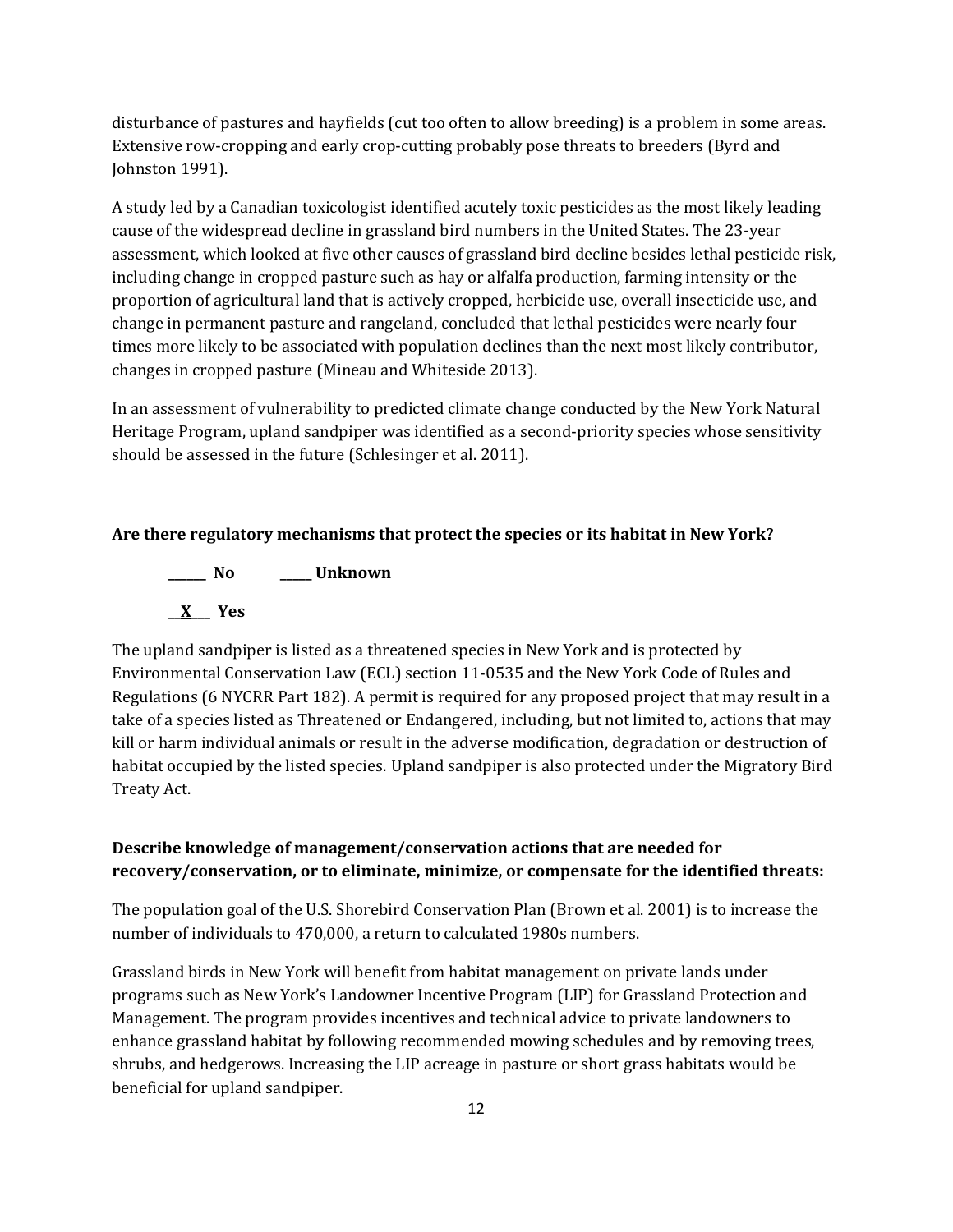The following actions have been recommended for protection of upland sandpipers (see Houston et al. 2011): (1) Preserve adequate grassland as mosaic; (2) Delay mowing until 1 Jul; (3) Conduct controlled burns of hay lands every 3 years; (4) Allow moderate grazing on a rotational basis; (5) Avoid tilled crops such as wheat, corn, and cotton; (6) Provide perches such as fence posts; (7) Establish perennial cover.

The publication, *A Plan for Conserving Grassland Birds in New York* (Morgan and Burger 2008), identifies focus areas for coordinating grassland bird conservation efforts. Because grassland birds are sensitive to landscape-level factors and funding for conservation activities is limited, the best opportunity for achieving success is to concentrate efforts within regions of the state that support key residual populations of grassland birds. Suitable landcover classification datasets are needed to incorporate habitat availability into the delineation process.

Because the vast majority of remaining grassland habitat is privately owned, private lands incentive programs and educational programs should be a major component of the conservation effort. Protection of existing habitat for threatened and endangered species through enforcement of regulations pertaining to the taking of habitat is also a critical component of the conservation effort for these species (Morgan and Burger 2008).

Morgan and Burger (2008) recommend that further research is needed:

1. Methods and data for modeling distributions and abundance of grassland landcover across the landscape.

2. Impacts of management on productivity of grassland birds, to amplify existing information on grassland bird abundances associated with management.

3. Potential benefits of native grass species as grassland habitat in contrast with demonstrated benefit of non-native cool season grasses.

Conservation actions following IUCN taxonomy are categorized in the table below.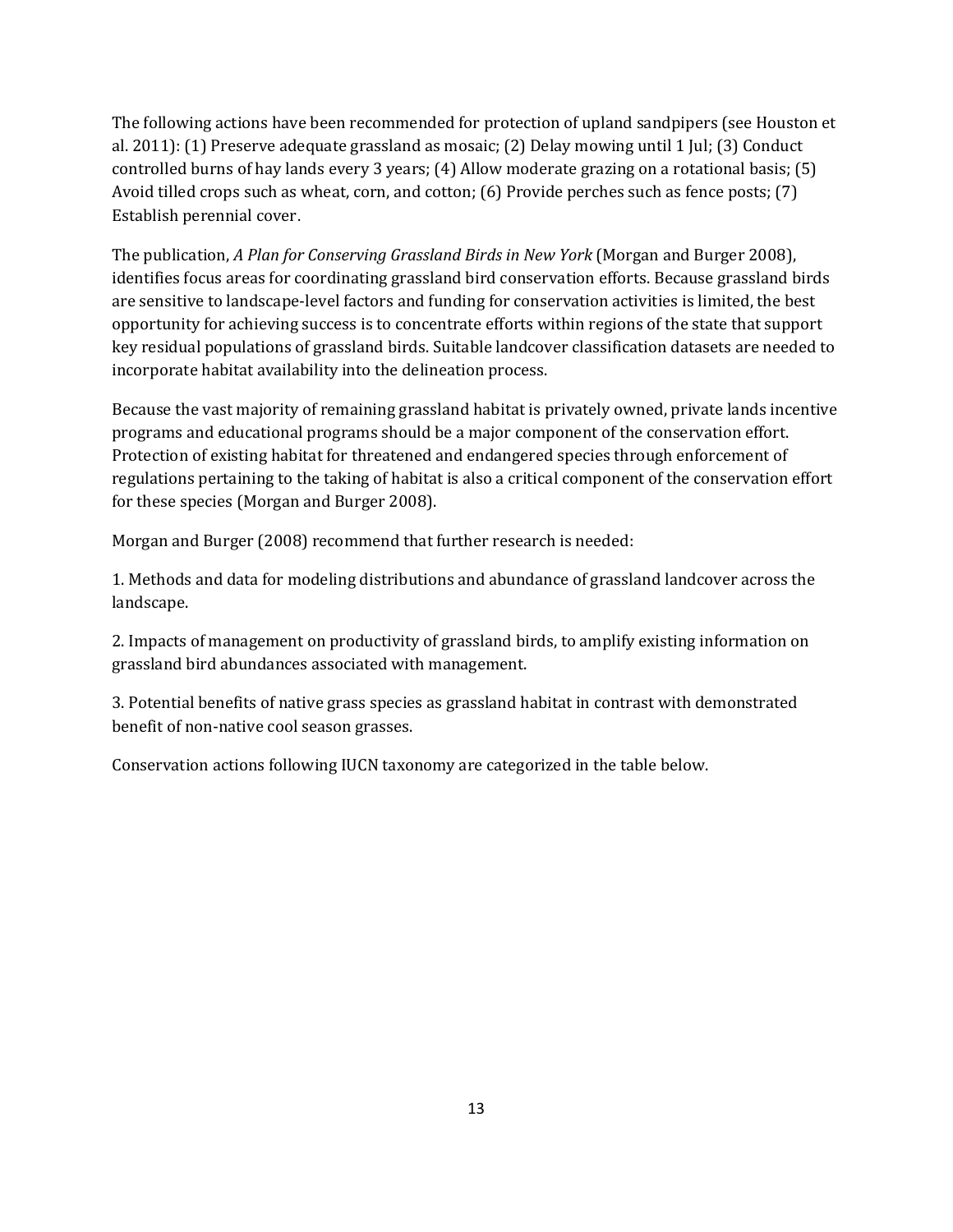| <b>Conservation Actions</b>             |                                                |  |
|-----------------------------------------|------------------------------------------------|--|
| <b>Action</b><br><b>Action Category</b> |                                                |  |
| Land/Water Protection                   | Site/Area Protection                           |  |
| Land/Water Protection                   | Resource/Habitat Protection                    |  |
| Land/Water Management                   | Site/Area Management                           |  |
| Land/Water Management                   | Invasive/Problematic Species Control           |  |
| Land/Water Management                   | <b>Habitat and Natural Process Restoration</b> |  |
| <b>Education and Awareness</b>          | Training                                       |  |
| <b>Education and Awareness</b>          | Awareness & Communications                     |  |
| Law and Policy                          | Policies and Regulations                       |  |

The Comprehensive Wildlife Conservation Strategy (NYSDEC 2005) includes recommendations for the following actions for grassland birds, which includes upland sandpiper.

#### **Easement acquisition:**

\_\_\_\_ Identify ownership of grasslands in core focus areas, and focus Landowner Incentive Program (LIP) funding for use in conserving the most important privately-owned grasslands in the state, and distribute \$400,000 per year from LIP to conserve priority grasslands.

# **Habitat management:**

\_\_\_\_ Develop habitat management guidelines and action plans for priority focus grassland bird species.

# **Habitat research:**

Evaluate the effects of specific farming and management practices, such as: timing of mowing, intensity of grazing, frequency of mowing, mowing versus haying versus prescribed fire, and width of buffer strips on productivity of grassland birds.

#### **Other acquisition:**

Incorporate priority grassland focus areas into the NYS Open Space Plan.

## **Other action:**

- Work with public land managers, including NRCS, USFWS, DEC and others, to better direct funding and other resources to the highest priority areas and projects for grassland habitat management. The ability to focus funding sources in core priority grasslands will be key. If the funding sources from National Resource Conservation Service (NRCS) cannot be adequately focused in priority areas, then this will cripple the ability to conserve the most critical grassland areas and will result in continued declines in grassland birds even within these focus areas.
- Develop an outreach program to educate the public and land managers on the need for, and wildlife benefits, of grasslands. Also provide technical guidance on what and how to benefit grassland species. Outreach to private landowners will be a key first step to educate the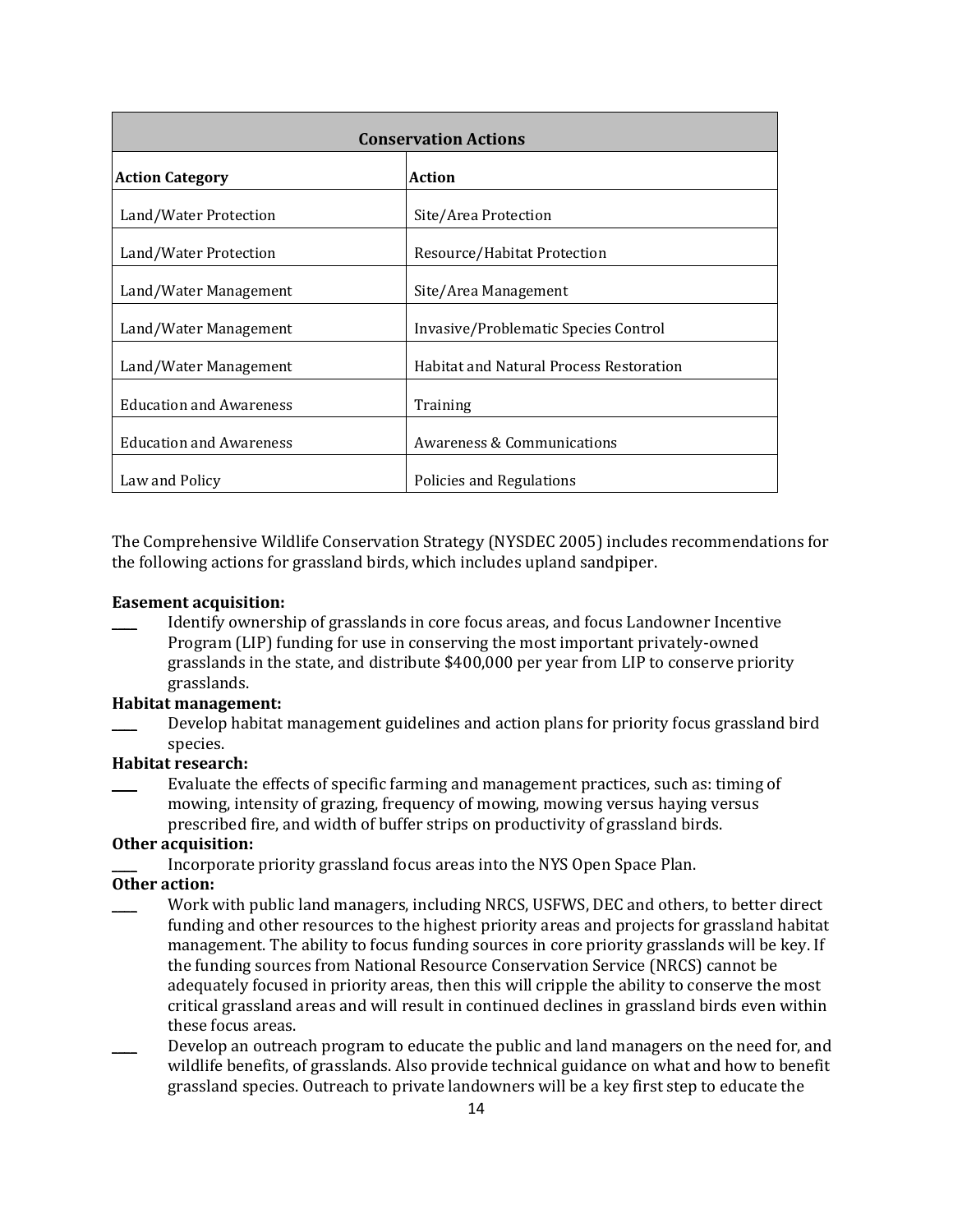public about the importance of their lands to grassland birds. So much of this habitat exists on private lands that their cooperation will be the ultimate deciding factor on whether species declines can be halted. Their cooperation at the level needed for meaningful change will probably hinge on some form of subsidies.

#### **Population monitoring:**

- Develop and implement supplemental monitoring programs for grassland bird species that are not adequately sampled by BBS to determine precise population trends and evaluate effectiveness of conservation efforts. Use long term trend data to determine effectiveness of grassland conservation efforts.
- Complete inventory of potential grassland habitat for species present, distribution, and relative abundance of priority species.

### **Statewide management plan:**

\_\_\_\_ Complete a comprehensive Grassland Bird Conservation Plan that coordinates research, management, and conservation efforts to more effectively conserve NY's grassland birds. Identify priority species and delineate priority focus areas for conservation and management.

## **VII. References**

Bull, J. 1974. Birds of New York State. Doubleday/Natural History Press, Garden City, NY. [Reprinted by Cornell University Press, Ithaca, NY, 1985.]

Byrd, M. A., and D. W. Johnston. 1991. Birds. Pages 477-537 in K. Terwilliger, coordinator. Virginia's endangered species: proceedings of a symposium. McDonald and Woodward Publ. Co., Blacksburg, Virginia.

Clapp, R. B., M. K. Klimkiewicz, and J. H. Kennard. 1982. Longevity records of North American birds: Gaviidae through Alcidae. J. Field Ornithol. 53(2):81-124.

Houston, C. S., and D. E. Bowen, Jr. 2001. Upland Sandpiper (*Bartramia longicauda*). *In* the Birds of North America, No. 580 (A. Poole and F. Gill, editors). The Birds of North America, Inc., Philadelphia, PA. 32pp.

Houston, C. S., S. C. Drury, and G. Holroyd. 1999. Upland Sandpiper banding in North America. N. Am. Bird Bander 24:1-2.

McGowan, K.J. 2008. Upland sandpiper, *Bartramia longicauda*. Pages 242-43 in The second atlas of breeding birds in New York State (K.J. McGowan and K.Corwin, eds.). Cornell University Press, Ithaca, NY.

Mong, T. W. and B. K. Sandercock. 2007. Optimizing radio retention and minimizing radio impacts in a field study of Upland Sandpipers. Journal of Wildlife Management 71(3):971-980.